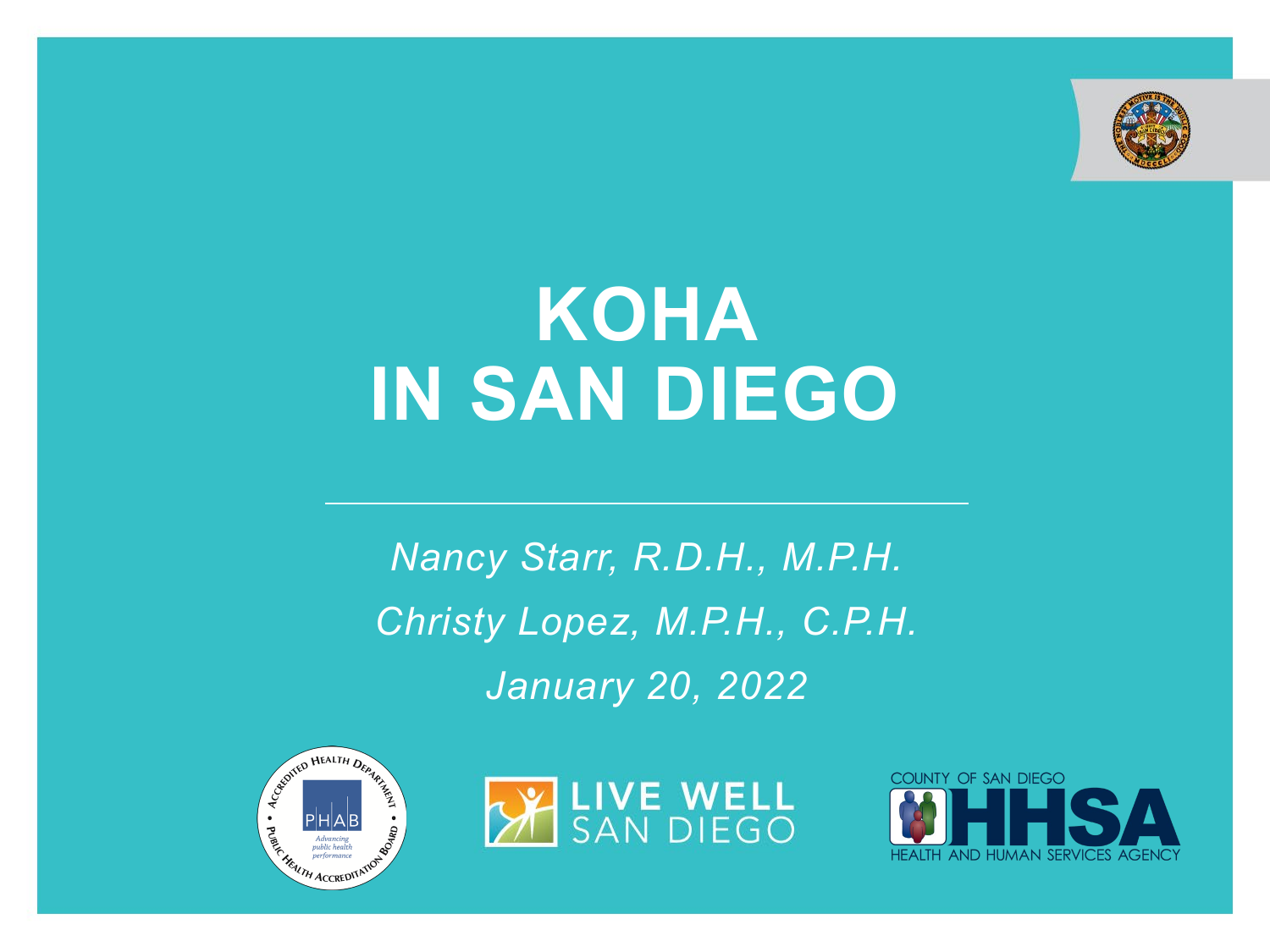# **SAN DIEGO COUNTY SNAPSHOT**



- $\blacksquare$  5<sup>th</sup> largest county in the US
- Busiest land border in the world (San Ysidro)
- 42 school districts 484 schools with Kindergarteners2
- 240,102 (49%) of K-12 students eligible for Free & Reduced Price Meals<sup>2</sup>
- 80,000 children ages 3-11 estimated to have never been to the dentist<sup>3</sup>



**X LIVE WELL** 

Sources: 1U.S. Census Bureau, 2015-2019 American Community Survey 5-Year Estimates; 2California Department of Education, 2020-2021; 32019-2020 California Health Interview Survey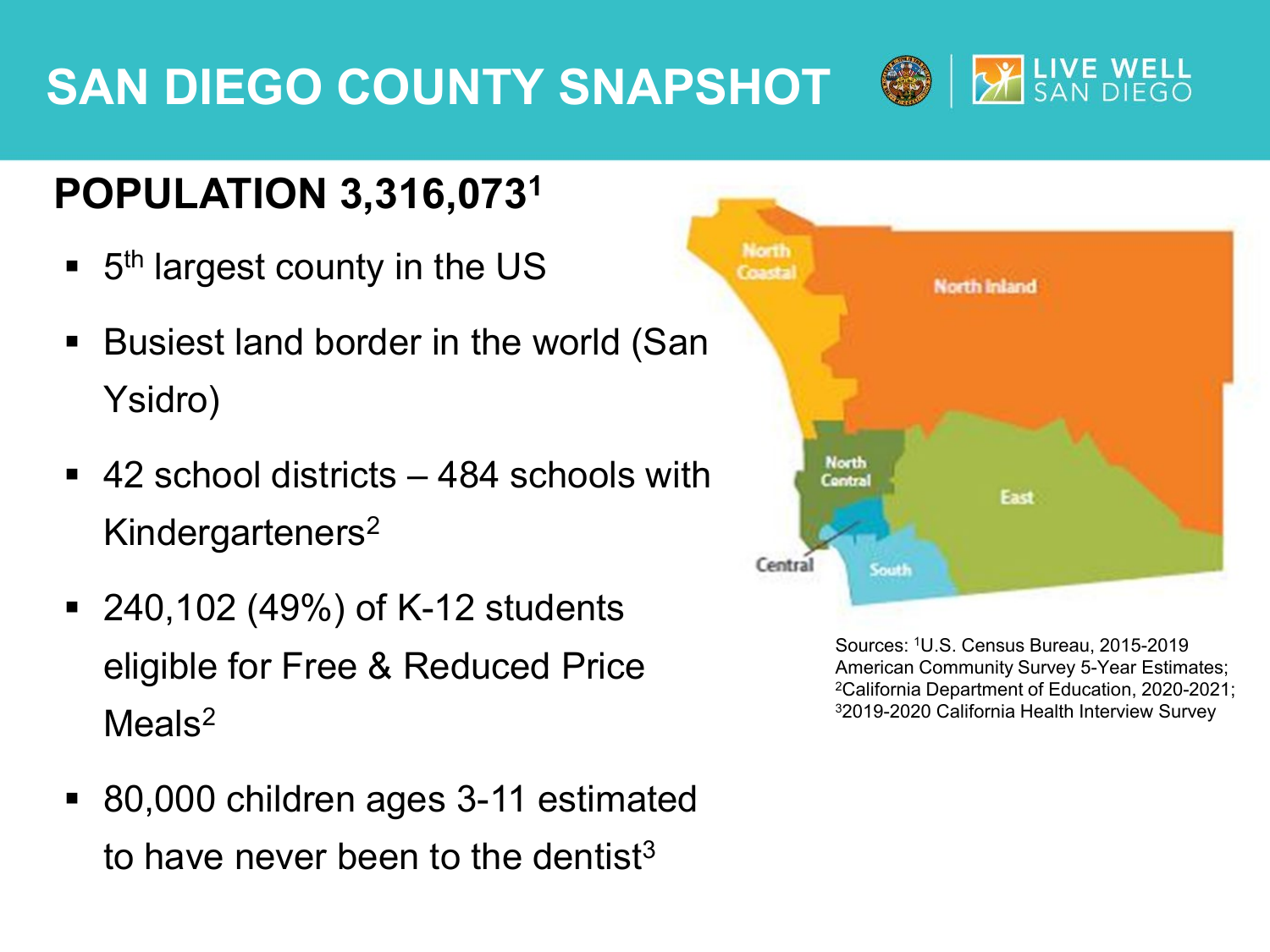# **WHERE WE STARTED**



#### **Prior to Prop 56 funding:**

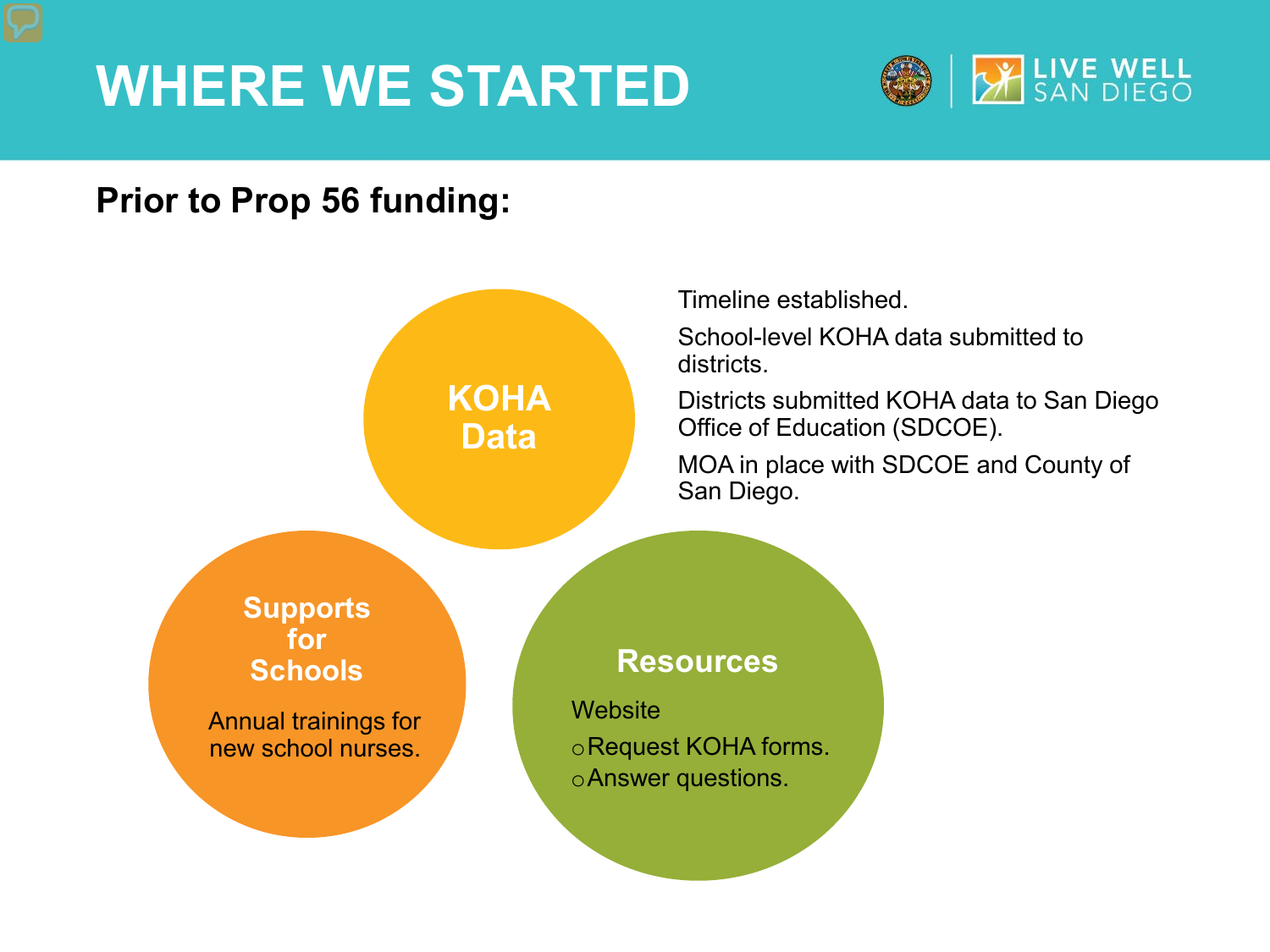# **WHAT WE CHANGED**



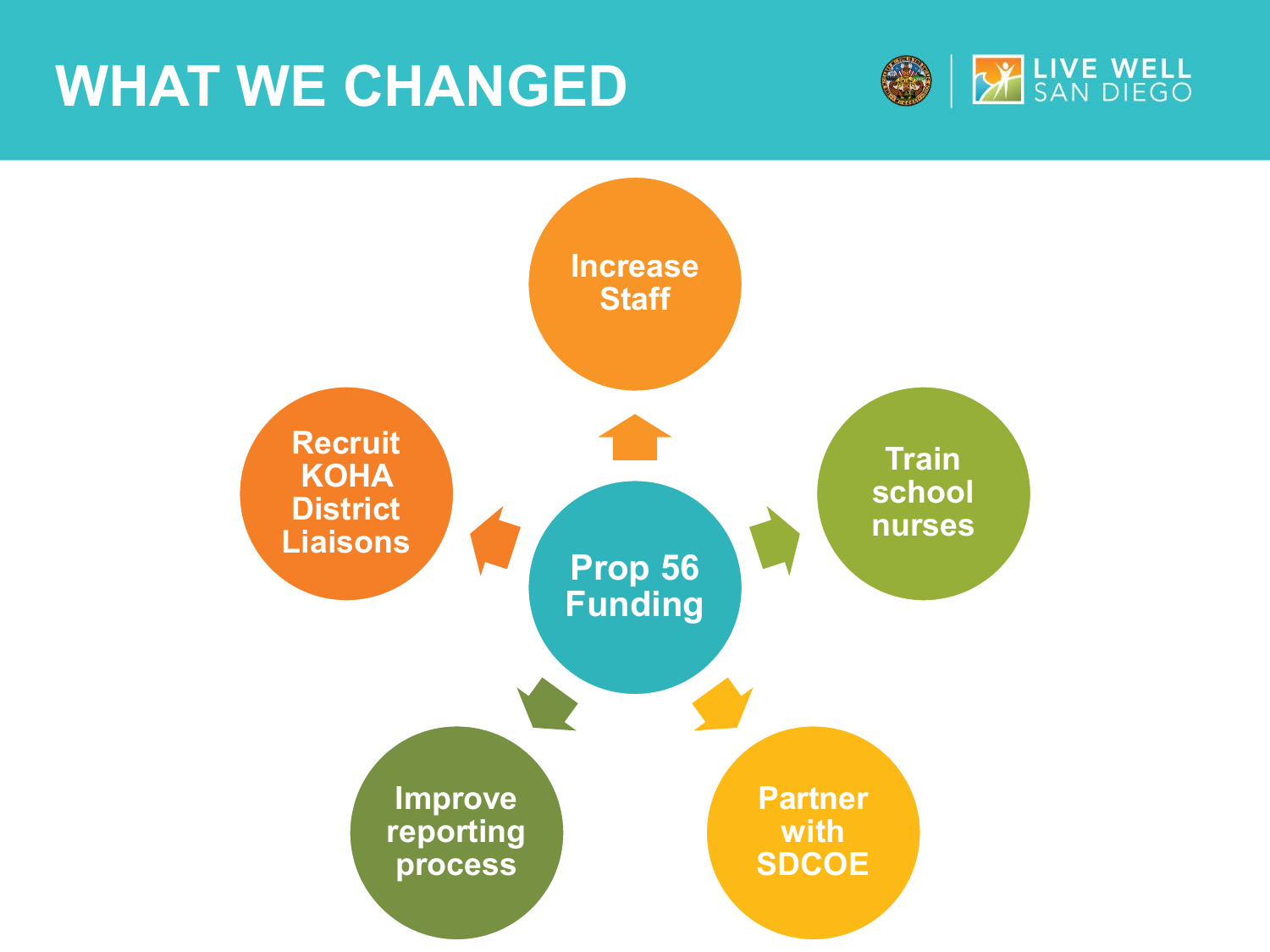### **INTERVIEWS**



LOHP evaluation contractor conducted key informant interviews with 7 school nurses involved in KOHA from Nov-Dec 2020.

#### **Identified resources that helped KOHA return rates**

- Step-by-step instructions
- Dental exam as mandatory enrollment requirement
- Dental roadmaps of local clinics and resources
- School office staff

#### **Identified barriers**

- Difficulty collecting forms from inner city, immigrant, military, low-income, and non-English speaking families
- Lack time and resources to follow up with students reporting urgent oral health needs
- Low LVN utilization and knowledge of KOHA tools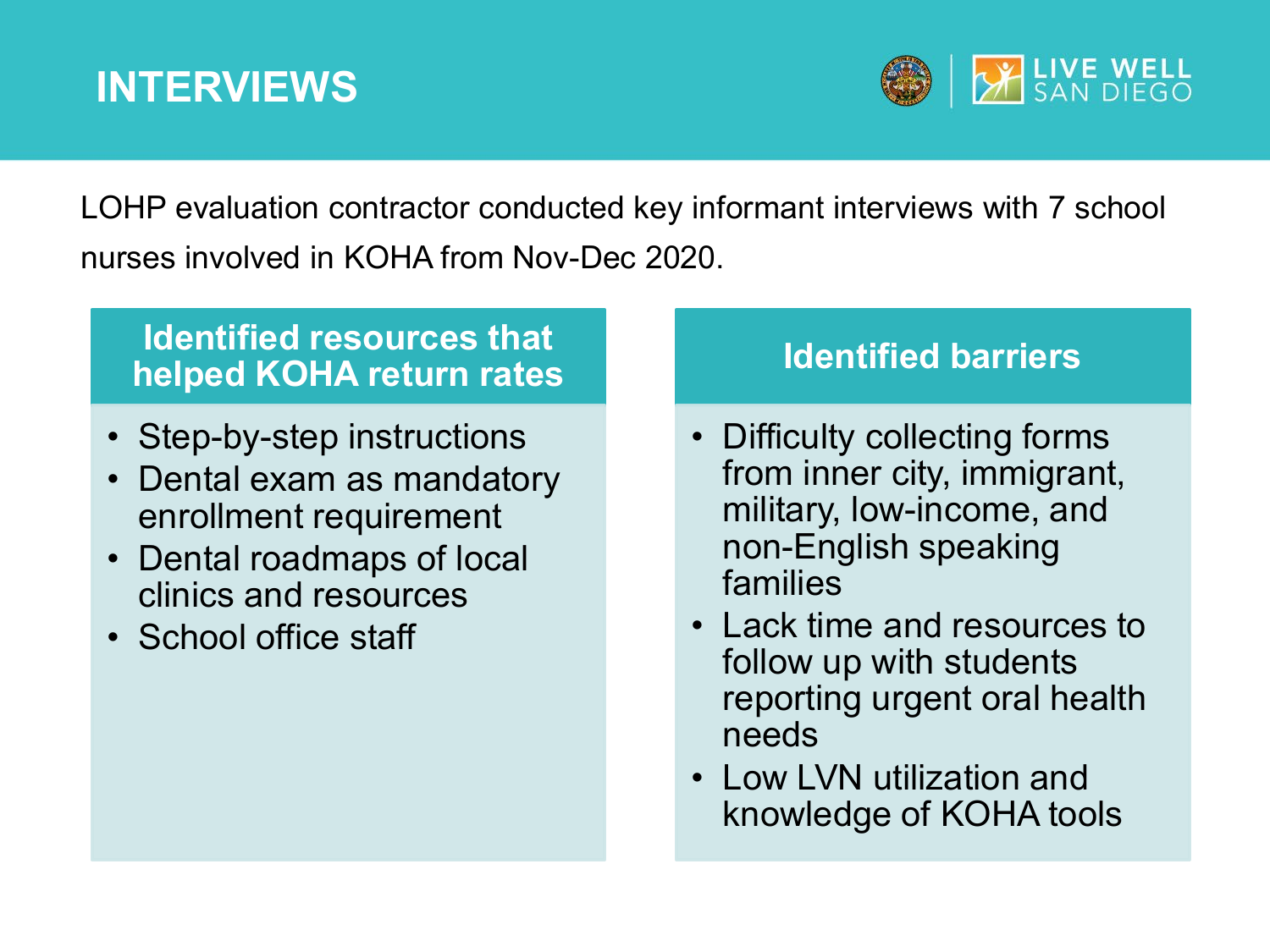### **KOHA DISTRICT LIAISONS**





- Share resources and information.
- Understand the KOHA process.
- Support school nurses to promote KOHA and collect forms.
- Help ensure accurate data is reported.
- Connect with County staff.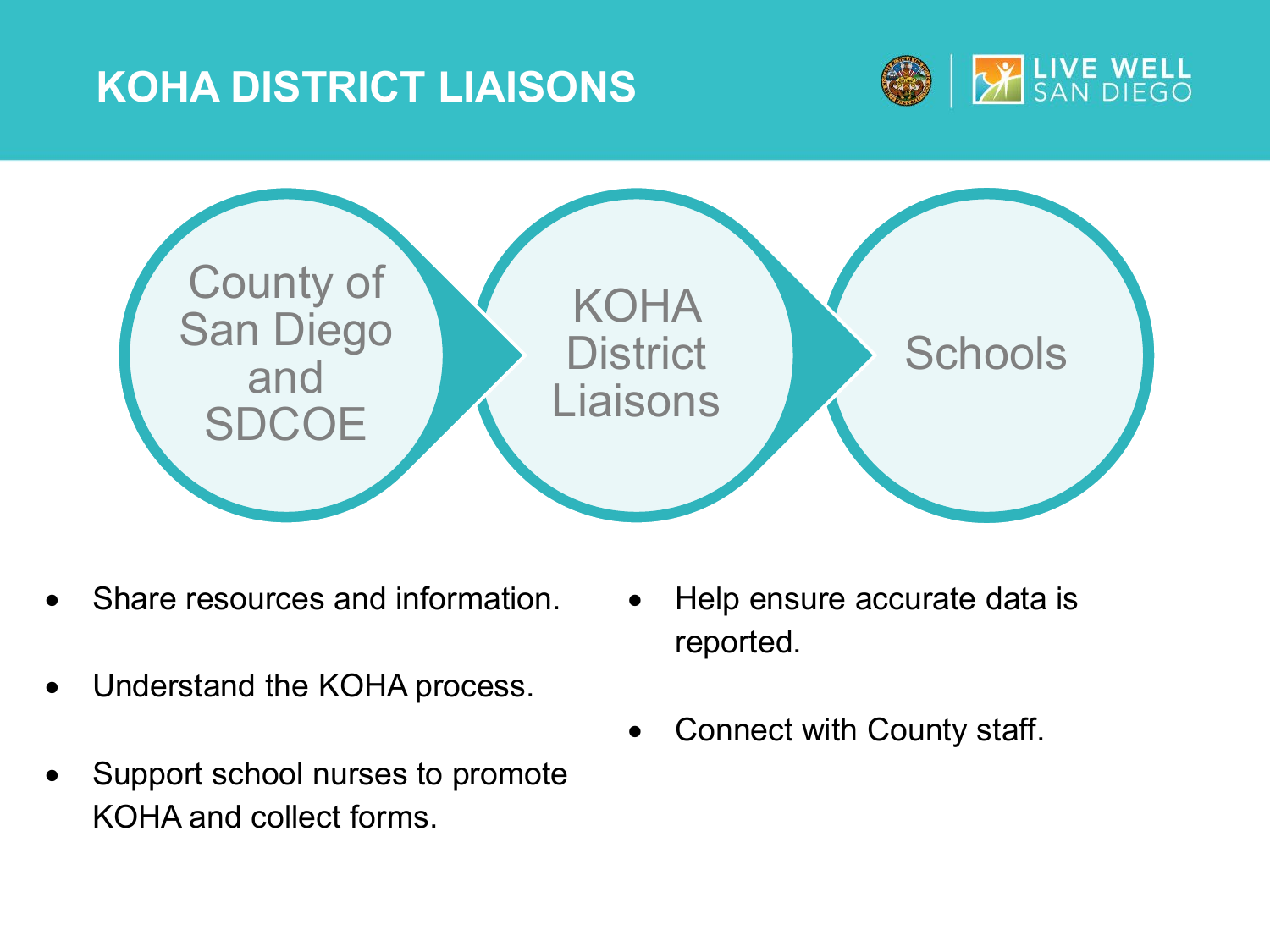### **KOHA DISTRICT LIAISONS**



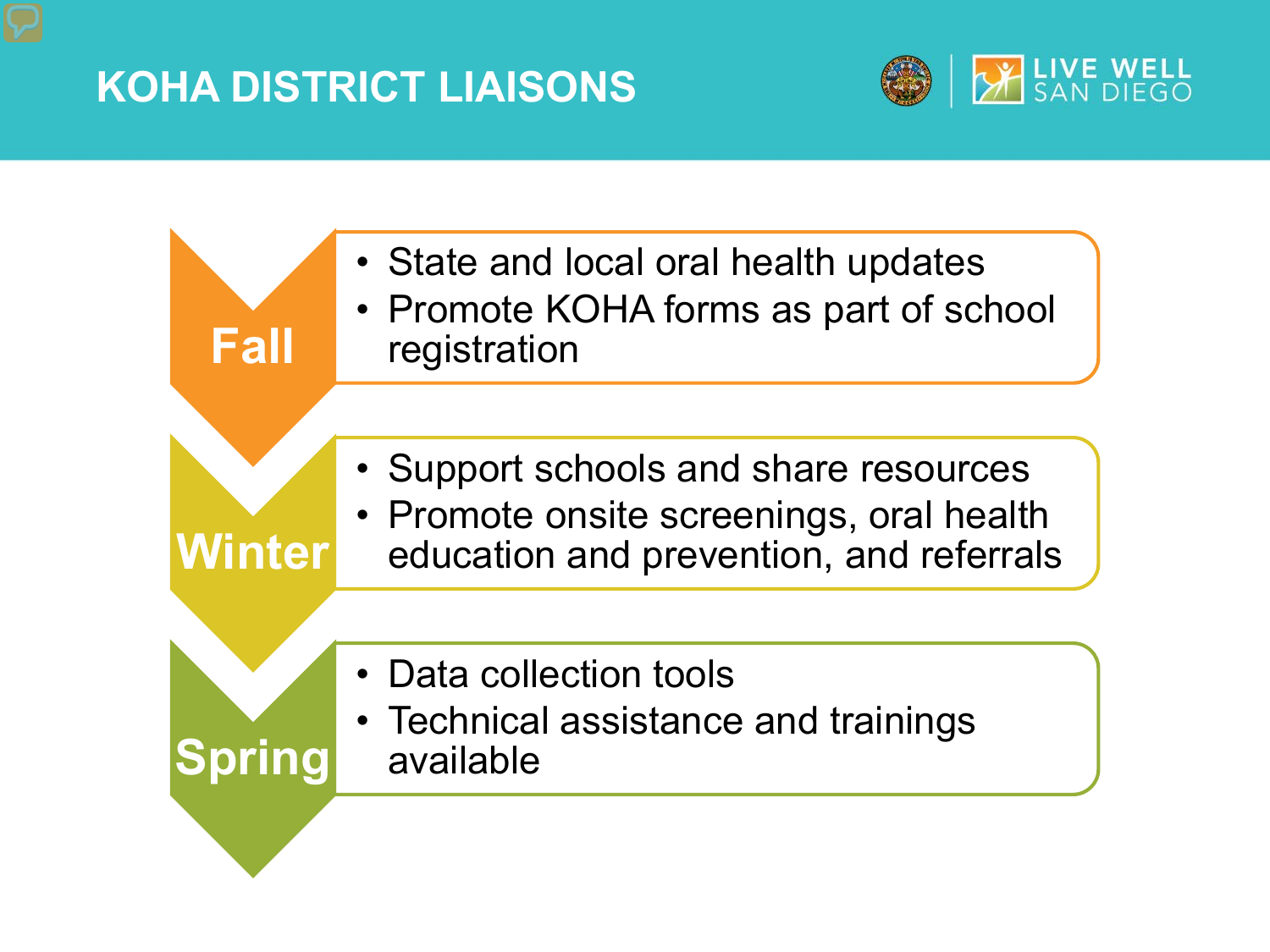### **DATA SUBMISSION**



**Schools submit aggregated data to school district**

• School Summary Form

**Districts submit compiled school data to SDCOE**

• District Summary Tool with data verification

**SDCOE submits compiled data to COSD**

> **COSD analyzes data and submits to SCOHR**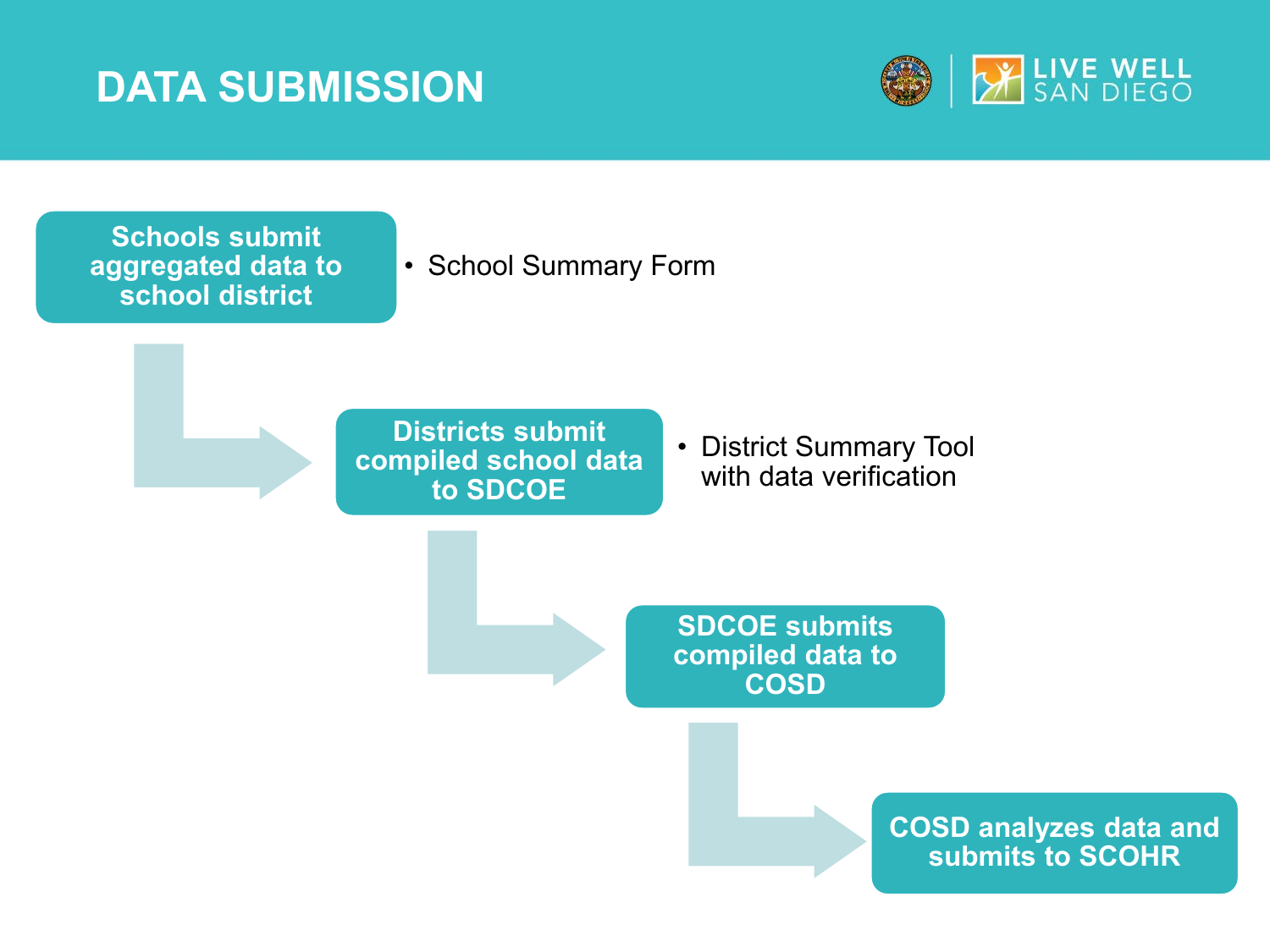### **DATA SUBMISSION – SCHOOL SUMMARY FORM**



- Complete and submit form to your district office by June 15. **School Name:** School Year: Name of person completing form: Phone number: Email: Number of students who submitted a KOHA form: Number of kindergarteners (Include all collected forms with Section 2/ enrolled: Assessment or Section 3/Waiver filled out) Number of first graders Number of students who DID NOT enrolled: (If his/her first year submit a KOHA Form: in public school) From the collected KOHA forms, compile the total From the collected KOHA forms, compile the total number of students who had an assessment and number of students who have a signed waiver and reported the following: gave the following reasons: (Section 2 of the KOHA Form) (Section 3 of the KOHA Form) Unable to find a dental office that will Yes for Caries Experience: take my child's dental insurance: I cannot afford a dental check-up for my Yes for Visible Decay Present: child: I do not want my child to receive an oral No Obvious Problem: health screening: Other reasons my child could not get an Early Dental Care Recommended: oral health screening: **Urgent Care Needed:** No reason provided:
	- For questions, please contact your district office.
- For schools to report aggregated data
- Color coded to match District Summary Tool

#### Kindergarten Oral Health Assessment (KOHA) School Summary Tool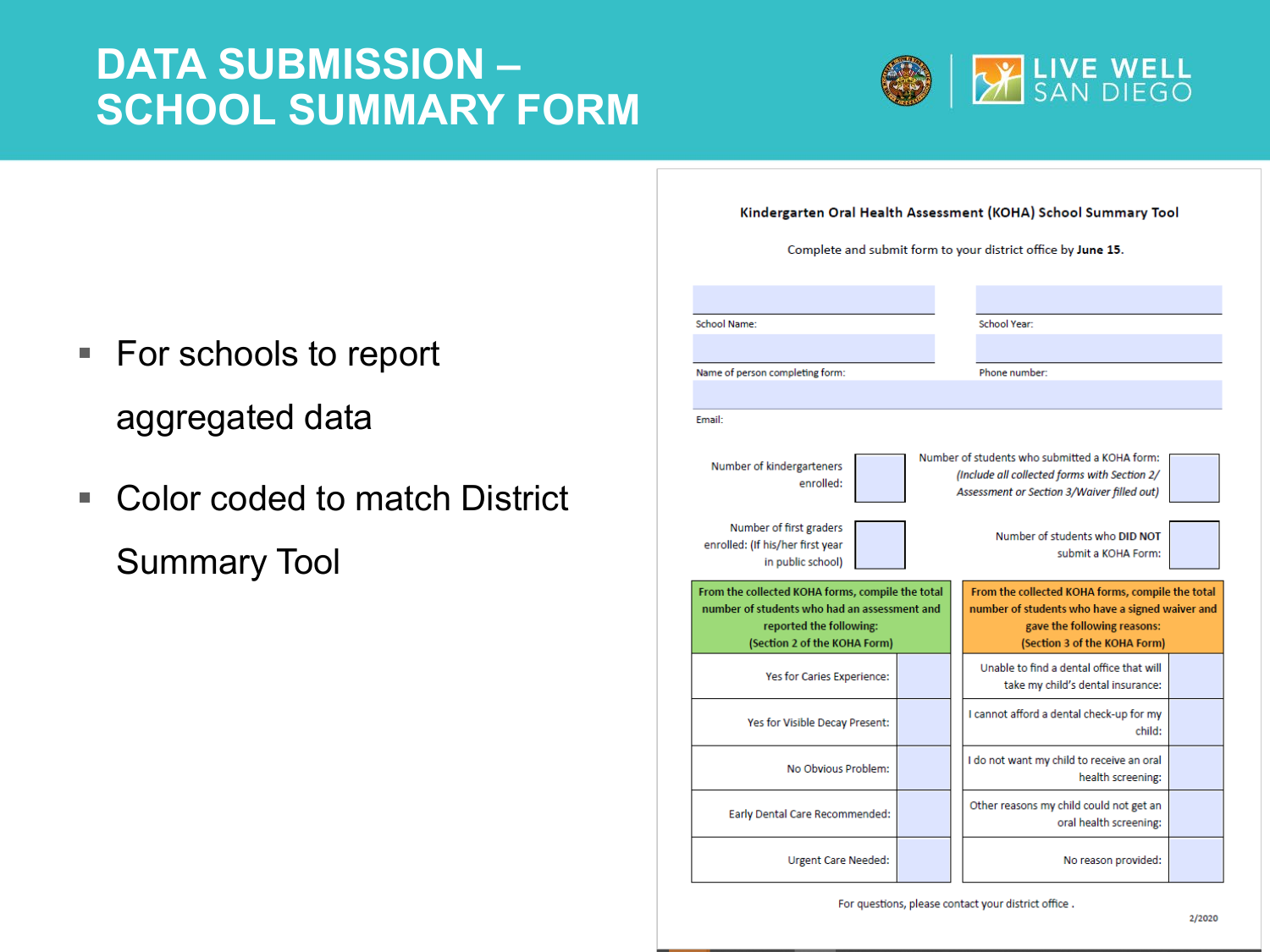### **DATA SUBMISSION – DISTRICT SUMMARY TOOL (2020)**



| Kindergarten Oral Health Assessment (KOHA): District Summary Tool: |                                  |                                                                          |                                                 |                                                      |                           |                               |                          |                               |                           |                                                            |                                           |                                                             |                                                               |                    |
|--------------------------------------------------------------------|----------------------------------|--------------------------------------------------------------------------|-------------------------------------------------|------------------------------------------------------|---------------------------|-------------------------------|--------------------------|-------------------------------|---------------------------|------------------------------------------------------------|-------------------------------------------|-------------------------------------------------------------|---------------------------------------------------------------|--------------------|
|                                                                    | <b>DISTRICT NAME:</b>            | <b>SCHOOL YEAR:</b><br><b>Pretend Unified School District</b><br>2018-19 |                                                 |                                                      |                           |                               |                          |                               |                           |                                                            |                                           |                                                             |                                                               |                    |
| <b>STUDENT COUNT</b>                                               |                                  |                                                                          |                                                 |                                                      |                           | <b>SECTION 2/ASSESSMENT</b>   |                          |                               |                           | <b>SECTION 3/ WAIVER OF KOHA</b>                           |                                           |                                                             |                                                               |                    |
| <b>School Name</b>                                                 | Number of kindergarters enrolled | Number of first graders (if his/her<br>first year in public school)      | Number of students who submitted<br>a KOHA form | Number of students who DID NOT<br>submit a KOHA form | Yes for Caries Experience | Yes for Visible Decay Present | No obvious problem found | Early Dental Care Recommended | <b>Urgent Care Needed</b> | Unable to find a dental office that<br>will take insurance | Cannot afford an oral health<br>screening | do not want my child to receive an<br>oral health screening | Other reasons child could not get an<br>oral health screening | No Reason provided |
| <b>Elementary A</b>                                                | 38                               | $\overline{2}$                                                           | 36                                              | $\overline{4}$                                       | 5                         | 8                             | 26                       | 4                             | $\vert 4 \vert$           | $\overline{0}$                                             | $\overline{0}$                            | $\overline{2}$                                              | $\overline{0}$                                                | 0                  |
| <b>Elementary B</b>                                                | 28                               | 5                                                                        | 30                                              | 3                                                    | 6                         | 5                             | 20                       | 3                             | $\overline{2}$            | 0                                                          | 0                                         | 3                                                           | 0                                                             | $2\vert$           |
| <b>Elementary C</b>                                                | 50                               | 0                                                                        | 48                                              | $\overline{2}$                                       | 12                        | 7                             | 35                       | 5                             | $\overline{2}$            | $\overline{\mathbf{c}}$                                    | 0                                         | 2                                                           | 0                                                             | $2\vert$           |
| <b>Elementary D</b>                                                | 29                               | 1                                                                        | 30                                              | $\bf{0}$                                             | 4                         | 5                             | 22                       | 3                             | $\overline{2}$            | 0                                                          | 0                                         | 0                                                           | 3                                                             | 0                  |
|                                                                    |                                  |                                                                          |                                                 |                                                      |                           |                               |                          |                               |                           |                                                            |                                           |                                                             |                                                               |                    |
|                                                                    |                                  |                                                                          |                                                 |                                                      |                           |                               |                          |                               |                           |                                                            |                                           |                                                             |                                                               |                    |
|                                                                    |                                  |                                                                          |                                                 |                                                      |                           |                               |                          |                               |                           |                                                            |                                           |                                                             |                                                               |                    |
|                                                                    |                                  |                                                                          |                                                 |                                                      |                           |                               |                          |                               |                           |                                                            |                                           |                                                             |                                                               |                    |
|                                                                    |                                  |                                                                          |                                                 |                                                      |                           |                               |                          |                               |                           |                                                            |                                           |                                                             |                                                               |                    |
|                                                                    |                                  |                                                                          |                                                 |                                                      |                           |                               |                          |                               |                           |                                                            |                                           |                                                             |                                                               |                    |
|                                                                    |                                  |                                                                          |                                                 |                                                      |                           |                               |                          |                               |                           |                                                            |                                           |                                                             |                                                               |                    |
|                                                                    |                                  |                                                                          |                                                 |                                                      |                           |                               |                          |                               |                           |                                                            |                                           |                                                             |                                                               |                    |
| <b>TOTALS</b>                                                      | 145                              | 8                                                                        | 144                                             | 9                                                    | 27                        | 25                            | 103                      | 15                            | 10                        | $\overline{\mathbf{c}}$                                    | $\pmb{0}$                                 | 7                                                           | 3                                                             | $\overline{4}$     |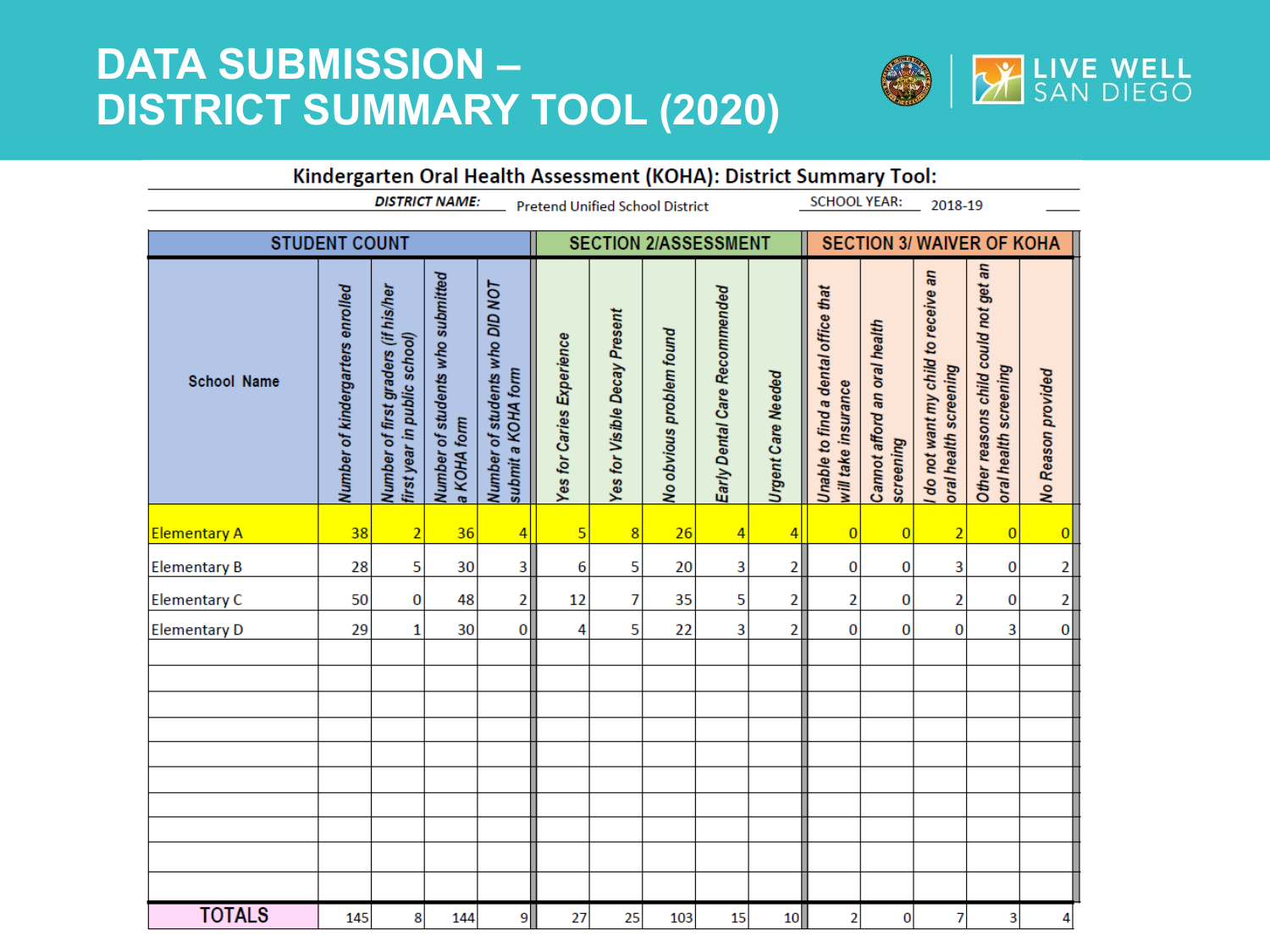### **DATA SUBMISSION – DISTRICT SUMMARY TOOL (2021)**



- Added tabs for Definitions and Summary Table
- Added columns to automatically check entered data for discrepancies
- Only added data entry field was for notes

| <b>DATA CHECKS</b>                                          |                                                                 |                                                              |                                                   |                                                                                                                                                                                       |                                                                                                                                                                                              |                                                    |  |  |  |
|-------------------------------------------------------------|-----------------------------------------------------------------|--------------------------------------------------------------|---------------------------------------------------|---------------------------------------------------------------------------------------------------------------------------------------------------------------------------------------|----------------------------------------------------------------------------------------------------------------------------------------------------------------------------------------------|----------------------------------------------------|--|--|--|
| Total enrolled kindergarteners and first year first graders | Total Number of students that did or did not submit a KOHA form | Total number of KOHA forms submitted with completed OHA data | Total number of KOHA forms submitted with waivers | <b>Discrepancy between</b><br>a) Total enrolled<br>kindergarteners and<br>first year first graders<br>and<br>b) Total number of<br>students that did or did<br>not submit a KOHA form | <b>Discrepancy between</b><br>c) The number of students<br>who submitted a KOHA<br>form<br>and<br>d) The sum of KOHA forms data<br>with completed OHA data<br>and KOHA forms with<br>waivers | <b>Notes to desribe</b><br>discrepancies in school |  |  |  |
| 3                                                           | 3                                                               | $\bf{0}$                                                     | o                                                 | <b>NO</b>                                                                                                                                                                             | NO.                                                                                                                                                                                          |                                                    |  |  |  |
| 26                                                          | 48                                                              | 24                                                           | $\overline{2}$                                    | <b>YES</b>                                                                                                                                                                            | <b>YES</b>                                                                                                                                                                                   |                                                    |  |  |  |
| 115                                                         | 115                                                             | 49                                                           | 5                                                 | <b>NO</b>                                                                                                                                                                             | <b>YES</b>                                                                                                                                                                                   |                                                    |  |  |  |
| 98                                                          | 98                                                              | 37                                                           | 7                                                 | <b>NO</b>                                                                                                                                                                             | <b>YES</b>                                                                                                                                                                                   |                                                    |  |  |  |
| 11                                                          | 152                                                             | 46                                                           | 12                                                | <b>YES</b>                                                                                                                                                                            | <b>YES</b>                                                                                                                                                                                   |                                                    |  |  |  |
| 83                                                          | 83                                                              | 13                                                           | $\overline{2}$                                    | <b>NO</b>                                                                                                                                                                             | <b>NO</b>                                                                                                                                                                                    |                                                    |  |  |  |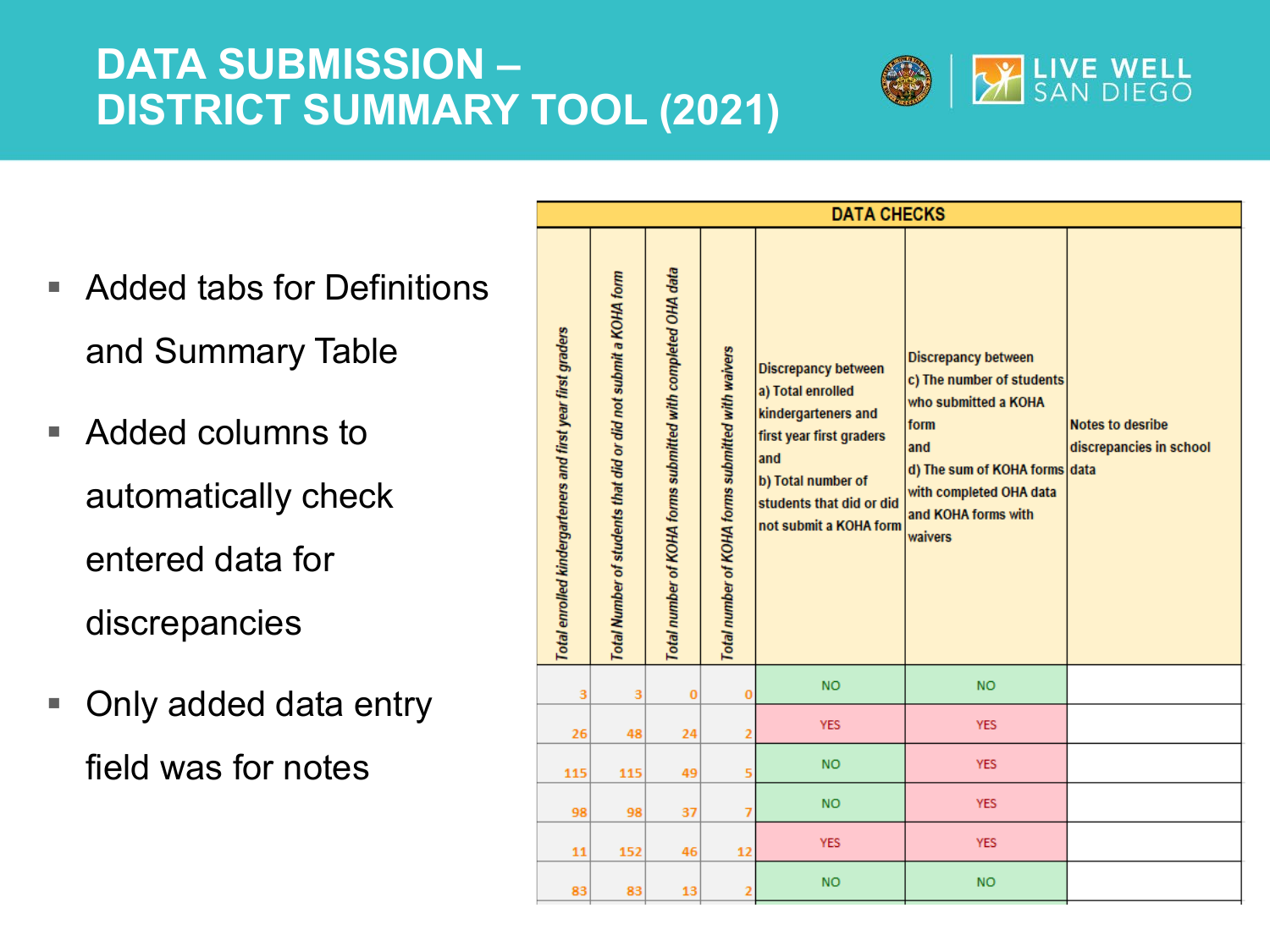# **RESULTS BASED ACCOUNTABILITY**



- Added metrics for KOHA outcomes, reporting, data quality, KOHA District Liaisons
- **Placeholders for metrics on** third grade screenings and health equity
- Develop "Story Behind the Curve"



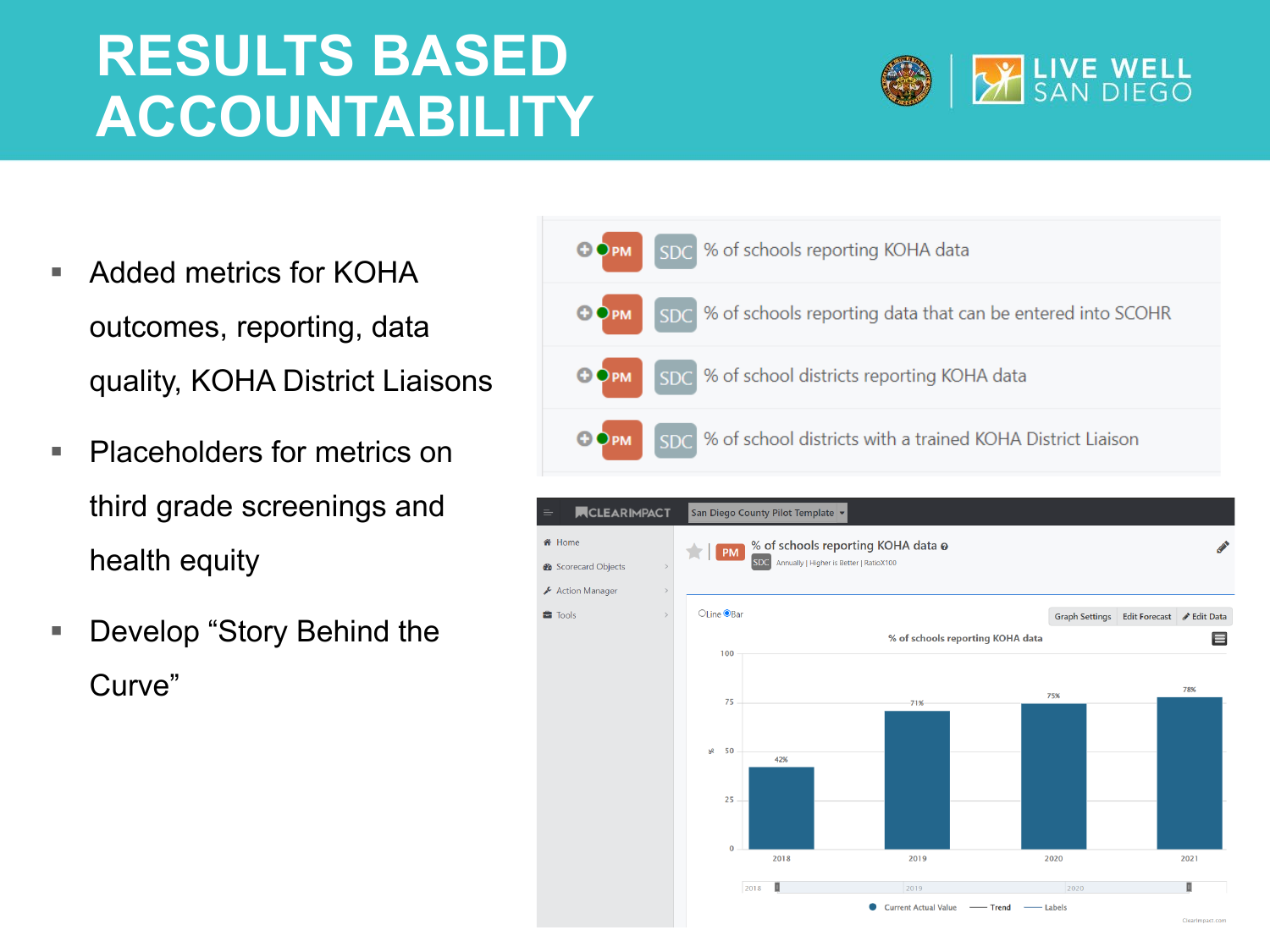# **WOES AND WINS**



| Changes and updates to forms            | Improved communication                               |
|-----------------------------------------|------------------------------------------------------|
| Schools using different forms           | <b>KOHA District Liaisons</b>                        |
| No training or support for school staff | Data verification                                    |
|                                         |                                                      |
| Reports not particularly meaningful     | Increased staff                                      |
| Oral health not a current priority      | Better understanding of KOHA<br>reporting challenges |
| Process inconsistent with SCOHR         |                                                      |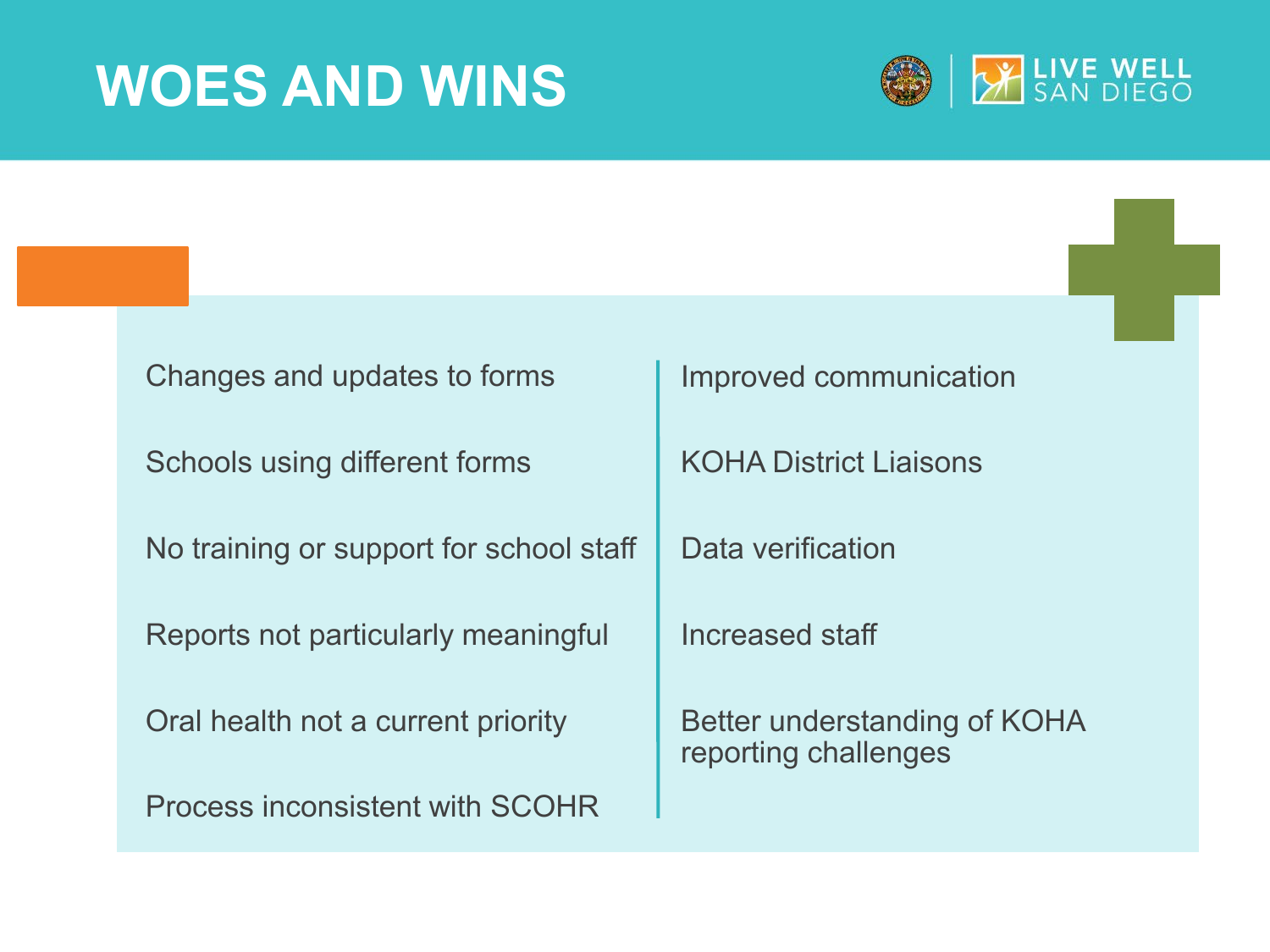# **FUTURE VISION**



#### **Collaboration**

- Continue to use KOHA District Liaisons
- Support school efforts with parents

#### **Data**

- Continue to improve tools and resources for KOHA reporting
- Share useful data with partners and school administrators
- Use RBA to continue to guide the process

#### **Oral Health Assessments**

- Provide on site screenings with passive consent
- Provide referrals